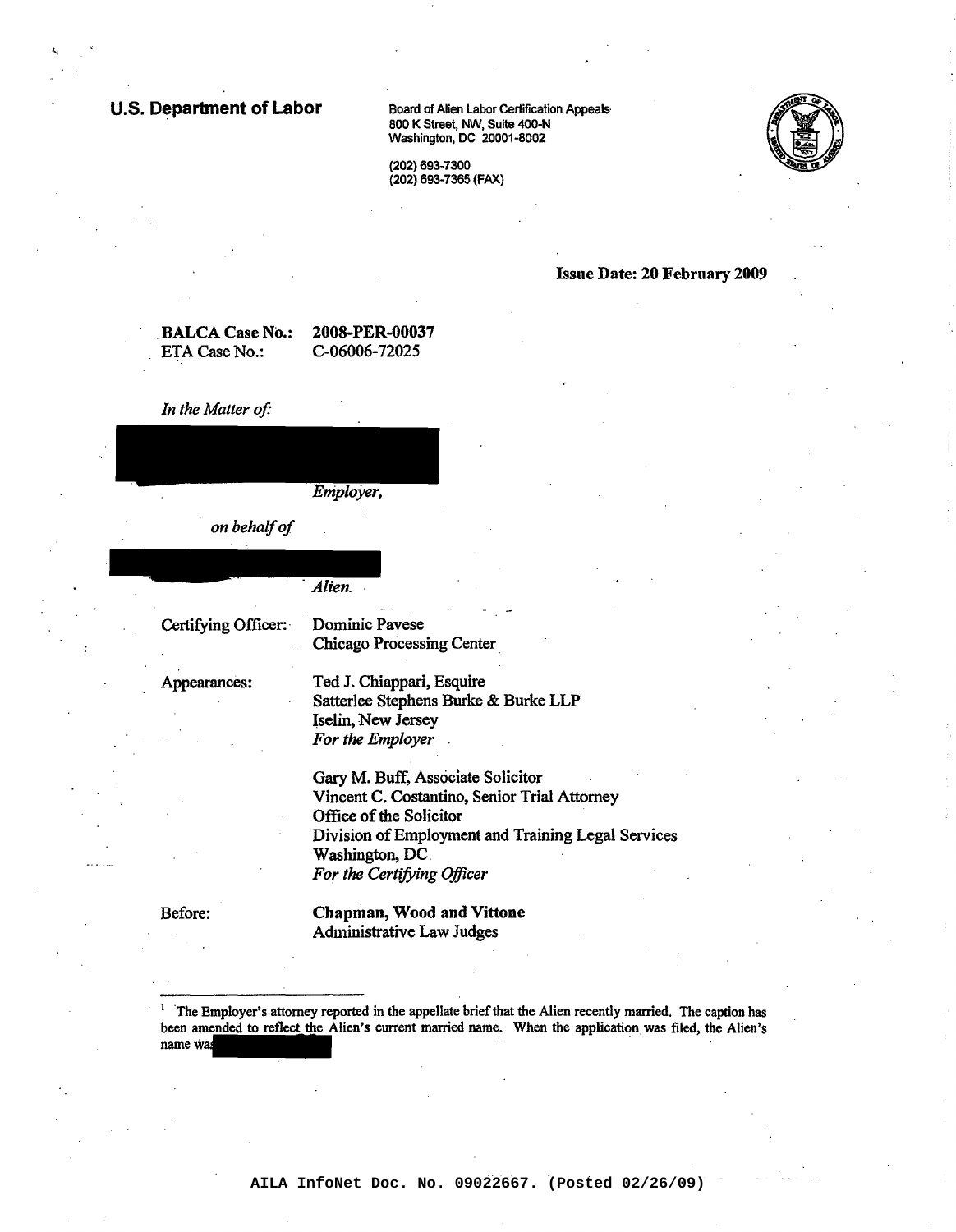# **JOHN M. VITTONE**

Chief Administrative Law Judge

## **DECISION AND ORDER**

This matter arises under Section  $212(a)(5)(A)$  of the Immigration and Nationality Act, 8 U.S.C. §1182(a)(5)(A), and the "PERM" regulations found at Title 20, Part 656 of the Code of Federal Regulations. The issue in this case is whether the Employer's application for permanent alien labor certification was properly denied because the Employer did not write on the Employer and Training Administration ("ETA") Form 9089 that "any suitable combination of education, training *ot* experience would be acceptable" as required by 20 C.F.R.  $\S 656.17(h)(4)(ii)$ . Section  $656.17(h)(4)$  provides:

(4)(i) Alternative experience requirements must be substantially equivalent to the primary requirements of the job opportunity for which certification is sought; and

(ii) If the alien beneficiary already is employed by the employer, and the alien does not meet the primary job requirements and only potentially qualifies for the job by virtue of the employer's alternative-requirements, certification will be denied unless the application states that any suitable combination of education, training, or experience is acceptable.

This section of the PERM regulations is based on the BALCA holding in the pre-PERM case of*Francis Kellogg,* 1994-INA-465.(Feb. 2, 1998) (en banc)? In *Kellogg,* the Board held that where the alien does not meet the primary job requirements, but only potentially qualifies for the job because the employer has chosen to list alternative job requirements, the employer's alternative requirements are considered to be unlawfully tailored to the alien's qualifications, unless the employer has indicated that applicants with any suitable combination of education, training or experience are acceptable.<sup>3</sup>

<sup>3</sup> In this decision, references to the *"Kellogg* language" are shorthand for the *Kellogg* decision's requirement that an employer indicate that applicants with any suitable combination of education, training or experience are acceptable. References to the "Kellogg" regulations are shorthand for § 656.17(h)(4)(ii).

-2-

<sup>2</sup> *See ETA, Final Rule, Labor Certification Processfor the Permanent Employment ofAliensin the United States ["PERM"].* 20 CPR Part 65~, 69 Fed. Reg. 77326, 77352-77353 (Dec. 27,2004); *Demos Consulting Group. Ltd,* 2007-PER-20 (May 16,2007) (finding that the pte-PERM holding in *Francis Kellogg, 1994-* INA-465 (Feb. 2, 1998) (en bane) was purposely written into the PERM regulation).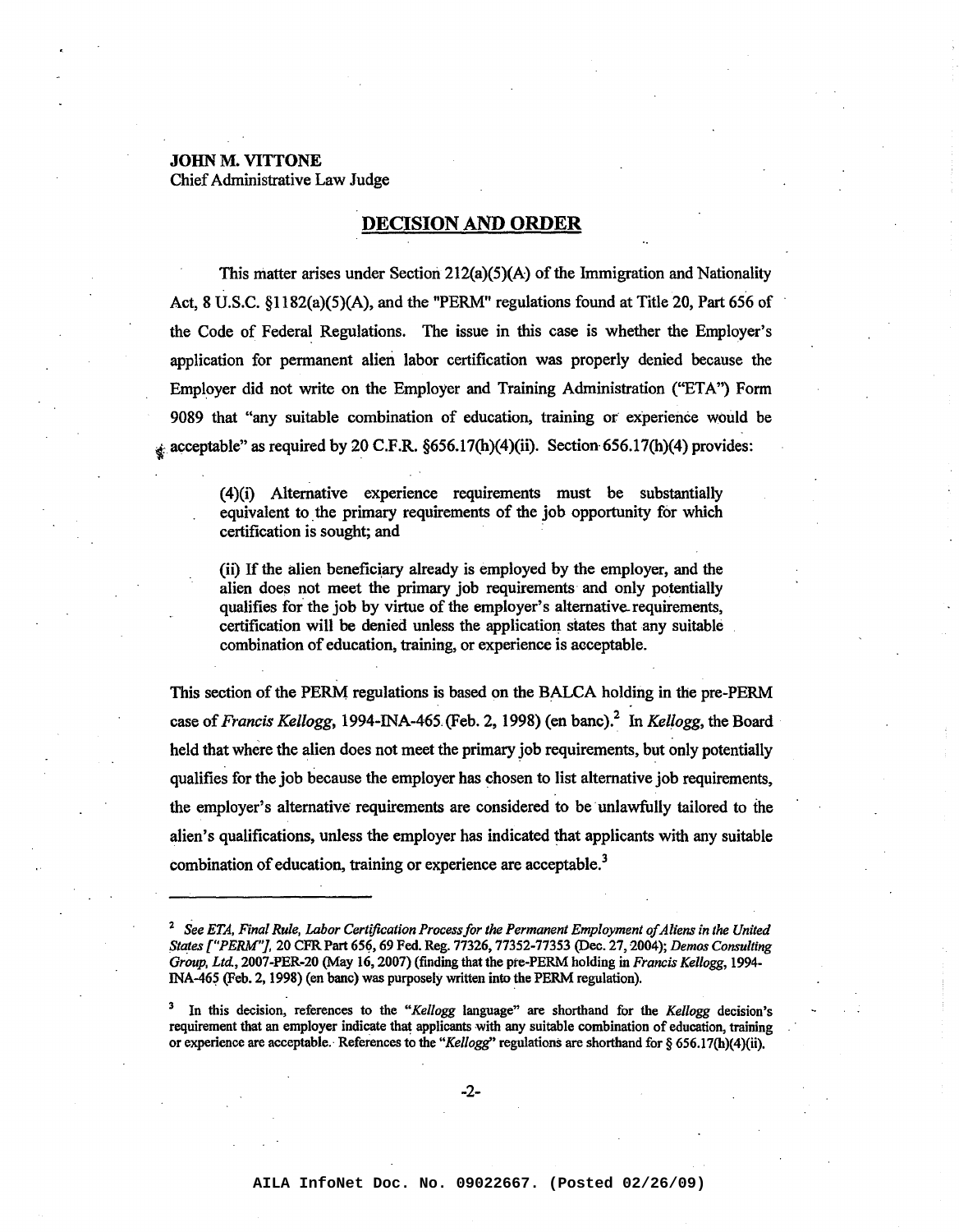This appeal does not concern whether the *Kellogg* regulation applies to the Employer's application - it clearly does - but rather whether the Employer's application should be denied because the Employer did not affirmatively write on the application that "any suitable combination of education, training or experience would be acceptable." Because the existing Form 9089 does not reasonably accommodate an employer's ability to express this attestation, we hold that it would offend fundamental due process to deny an application for failure to write the attestation on the Form 9089. .  $\frac{1}{2}$   $\frac{1}{2}$   $\frac{1}{2}$ 

## **BACKGROUND**

The Employer filed its application for alien employment certification on February 22, 2006 for the position of Property, Machinery and Marine Underwriter. (AF 39-52). The position's primary educational requirement was a Bachelor's Degree in Economics, (AF 40; Form 9089, H-4 and 4B) or in the alterative, study in statistics, business administration, finance or international trade. (AF 41; Form 9089, H-7 and 7A). The Employer indicated that it would accept, as an alternative to the level of education. required, equivalent experience measured by one year for each academic year. (AF 41; Form 9089, H-8B).

The application provided for a primary experience requirement of 60 months of experience in the job offered. (AF 41; Form 9089, H-6). The Employer was also willing to accept 60 months of experience in underwriting, (AF 41; Form 9089, H-I0) provided that 36 of those months included experience in marine underwriting. (AF 41; Form 9089,  $H-14$ ).

The Alien, who was currently employed by the petitioning Employer, did not possess the primary educational requirement, but qualified for the position by virtue of the alternative experience requirement. (AF 44; Form 9089, J-18, 19, 20 and 23).

-3-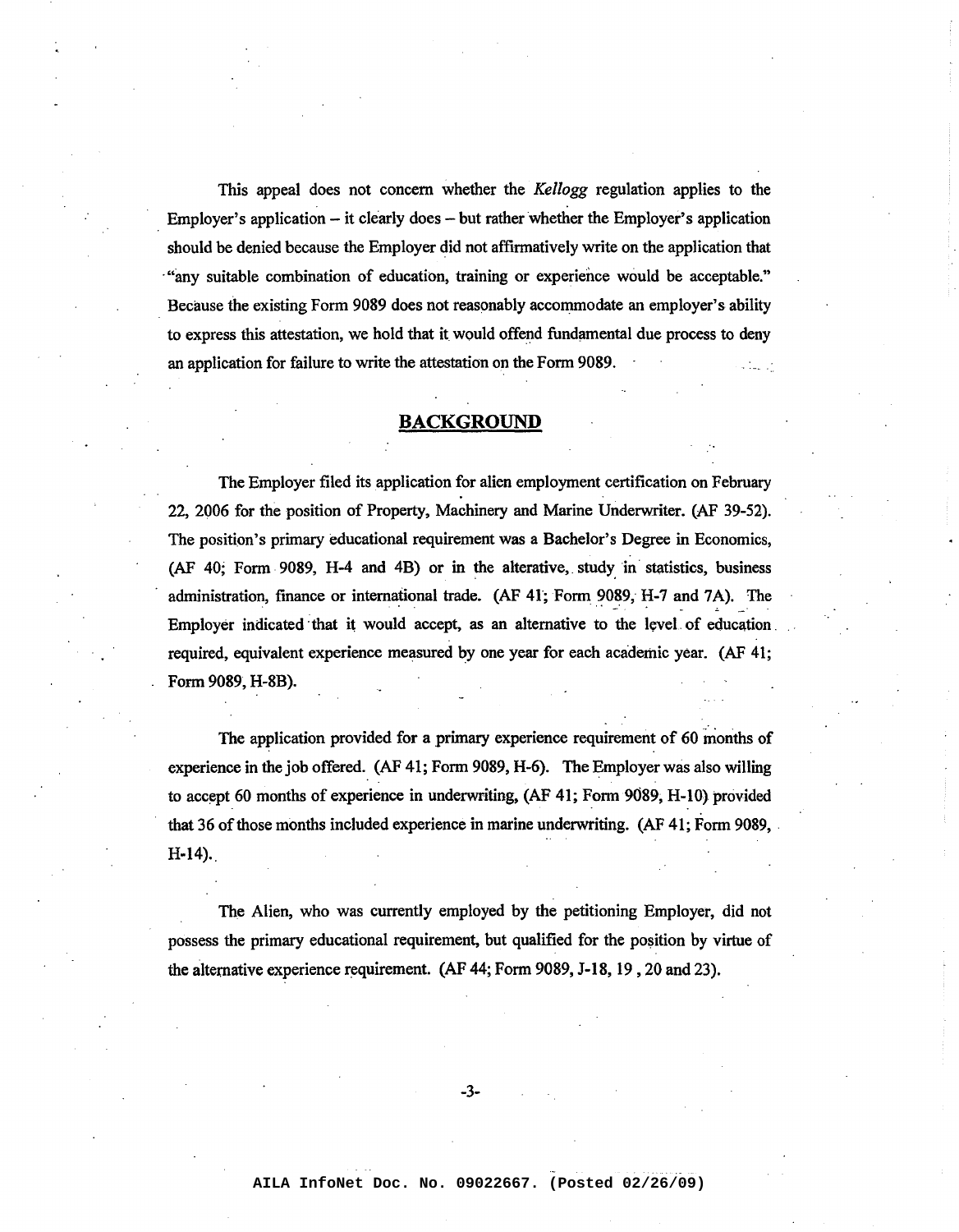The CO denied the application on March 27, 2006 on the ground that the Employer was in violation of Section  $656.17(h)(4)(ii)$ . (AF 36-38). Specifically, the CO found that the Alien currently worked for the Employer, that the Alien only qualified for the position by virtue of the alternative requirement, and that the application did not state that "any suitable combination of education, training or experience" would be acceptable.

The Employer filed a motion for reconsideration by cover letter dated April. **11,** 2006. (AF 5-35). The Employer argued that its answer to question H-8B  $-$  "equivalent experience in lieu of education" comported with the substantive requirements of 20 C.F.R. § 656.17(h)(4)(ii) and *Kellogg.* The Employer argued that it was a truism that an employer's advertisements and recruitment constitute an integral part of an application, even though the documentation is not submitted with the Form 9089, and that its CalJobs posting and newspaper advertisements had made no mention of an academic. degree requirement, but only required the minimum number of years of relevant experience. The Employer further noted that its website posting and internal posting only stated in general terms a requirement of a bachelor's degree or equivalent experience, plus the relevant experience requirement of five years in underwriting, including at least three years in marine underwriting. Thus, according to the Employer there was nothing in the recruitment or application that would have discouraged a U.S. worker from applying; that misrepresented the actual minimum requirements; or that unlawfully tailored the minimum requirements to the beneficiary's qualifications. Further, the Employer argued that there were only two applicants, neither of whom had a bachelor's degree. (which meant that they had not been discouraged from applying) and both of whom were rejected based on their lack of experience in underwriting and marine underwriting rather than their lack of a degree.<sup>4</sup> The Employer argued that *Kellogg* was focused on recruitment because that decision required the *Kellogg* language on both the pre-PERM Form 750 and on the employer's advertisements, whereas PERM permits deviations between the advertisements and the Fonn 9089. Thus, it would be unreasonable to deny

-4-

<sup>4</sup> The Employer's recruitment report clearly indicates that the applicants were rejected for lack ofrequired experience in underwriting/marine underwriting. It appears that because of this, the Employer did not make a determination on whether the applicants had the type ofexperience that the Employer would accept in lieu of a bachelor's degree. (See chart at AF 35) (applicant "May or may not have equivalent experience").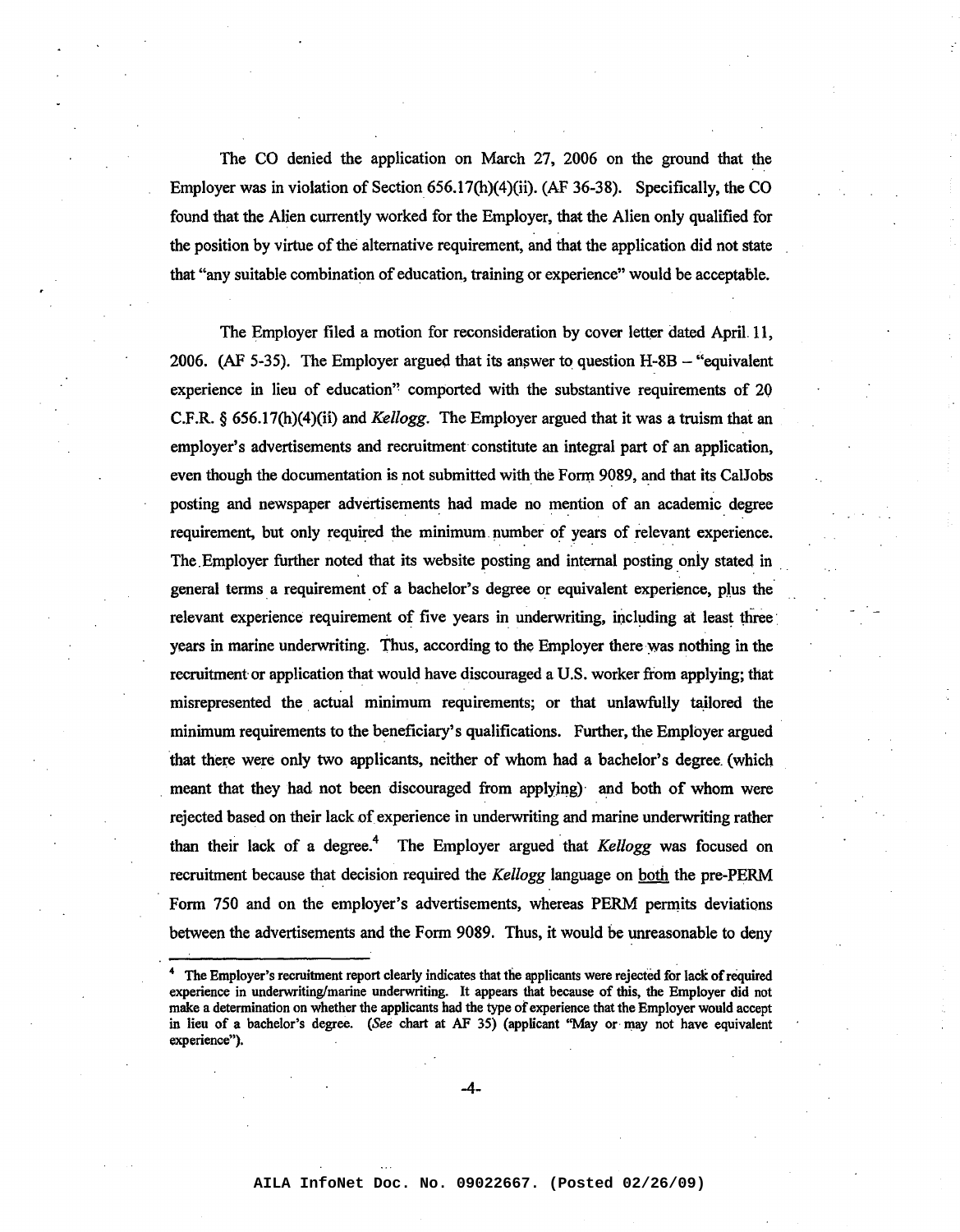the application on the ground that the Form 9089 did not include a verbatim formulation ofthe *Kellogg* principle when the Employer complied in substance with the regulations. Finally, the Employer argued that it would be arbitrary and capricious to do so "when the electronic form does not include any specific question regarding this issue, when the instructions are silent as to where to include language addressing alternative requirements, and when the Department of Labor at the time of the filing of the application had not provided any meaningful guidance as to how to complete the Form ETA-9089 in this regard."

The CO issued a letter of reconsideration on February 12, 2008, upholding the denial of certification because the regulations require employers to actually write on the Form 9089 that they will accept "any suitable combination of education, training or experience." According to the CO, employers typically place this language in Section H-14 of the Form 9089.

The CO then forwarded the case to BALCA. BALCA issued a Notice of Docketing on February 20, 2008. Both the Employer and the CO filed timely briefs.

### *The CO's Appellate Brief*

The CO argued that the denial of certification was correct because the Employer failed to comply with the regulatory mandate of 20 C.F.R.  $\S$  656.17(h)(4)(ii). The CO argued that 'merely completing Section H-8 of the application does not satisfy this regulation because it does constitute a statement that the employer is willing to accept any suitable, combination of education, training' or. experience. In regard to the Employer's argument that the *Kellogg* language need not be recited verbatim, and that its statement in Section H-8 that "equivalent experience in lieu of education" was sufficient, the CO argued that "*i*]rrespective of whether the *[Kellogg]* language needs to be set forth . The contract of the contract of the contract of the contract of the contract of the contract of the contract of verbatim, it is clear that the essence of the requirement must be set forth clearly and distinctly so that neither misunderstanding nor prejudice can occur." Thus, the Employer's statement in Section H-8 that "equivalent experience in lieu of education" would be acceptable was not a sufficient substitute for the *Kellogg* language' because it does not note that sufficient training in the field, or a suitable combination of education,

-5-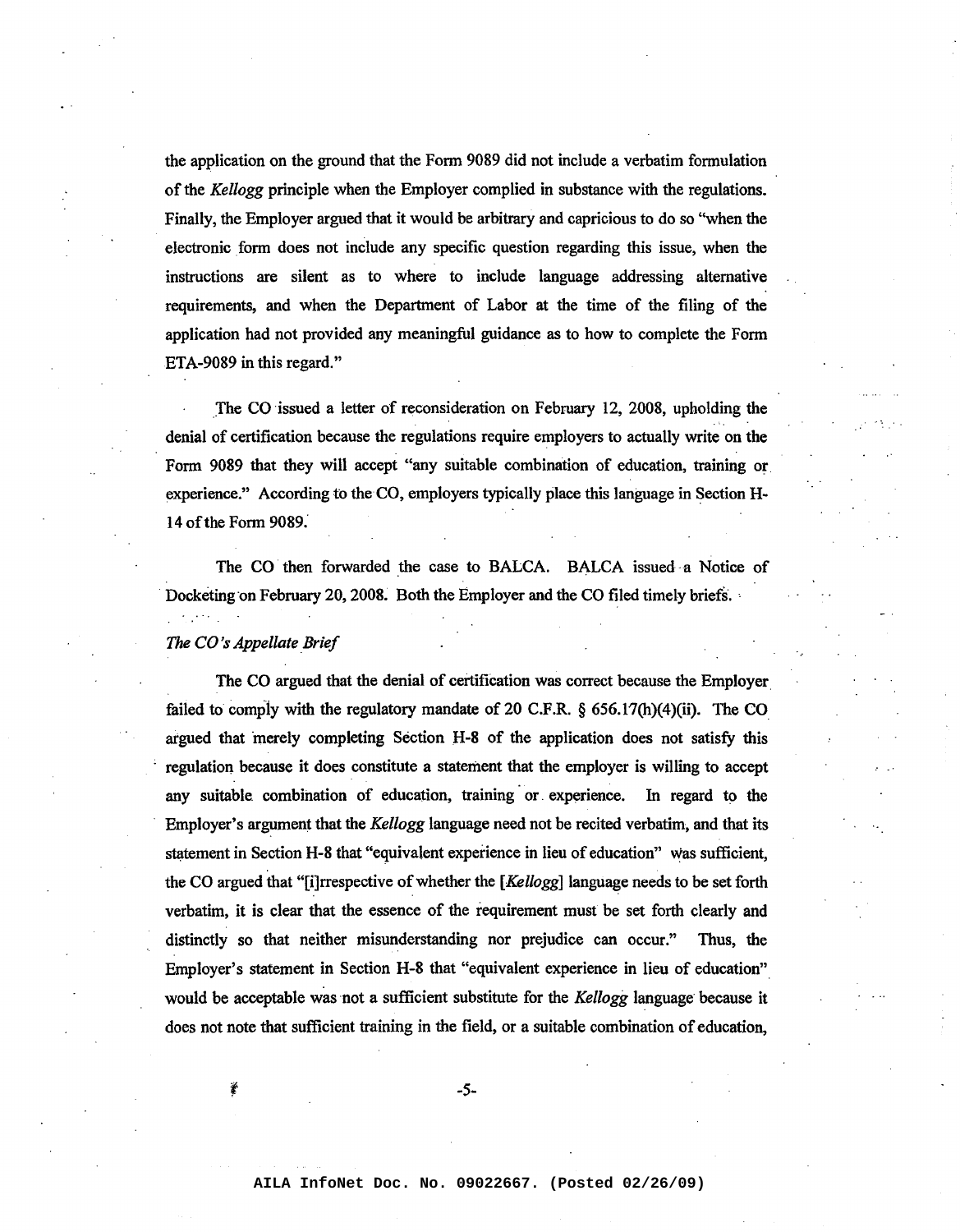training or experience could be sufficient. Thus, the Employer's language failed to convey the same meaning as the *Kellogg* language. The CO also observed that the Employer provided a further qualifier in Section H-8b, where it stated that one year of experience may be substituted for each year required of an academic year. The CO argued that this qualifier distorted the meaning of the regulatory requirement.

The CO argued that the Employer's contention that the recruitment report and advertisements, being an integral part of the application, support a finding that it met the PERM regulation's *Kellogg* requirement was incorrect. Moreover, the CO argued that the Employer's advertisements did not track the language, or even the spirit, of the *Kellogg* regulation. The CO noted that the fact that the Employer received two applicants merely reflected that only a limited number of domestic applicants applied for the position. Finally, the CO argued that the fact that the CO had not provided any explicit instruction on the issue [presumably the issue of where to write the *Kellogg* language on . the Form 9089] does not mitigate the Employer's failure to follow the regulation.

#### *The. Employer's Appellate Brief*

The Employer argued that the neither the Form 9089, the Form 9089 instructions, or the regulations, require that the *Kellogg* language be recited verbatim, and that the language it used -- "equivalent experience in lieu of education" - complies with the regulation at 20 C.F.R.  $\S 656.17(h)(4)(ii)$ . The Employer noted that the Board's decision in *Kellogg* stated only that an employer must "indicate" its willingness to accept a suitable combination of education, training and experience, and did not state that those precise words must be recited.

Moreover, the Employer argued that the CO had failed to address its contention that the substance of the language used to convey compliance with 20 C.F.R. § 656.17(h)(4)(ii) arid the holding in *Kellogg* is more important than its form. The Employer reiterated that its recruitment documentation should be considered when determining whether it complied with the *Kellogg* regulation, and argued that the CO erred by focusing solely on the Form 9089. The Employer noted that the Board had recognized the need for principles of fundamental fairness in PERM adjudications in

-6-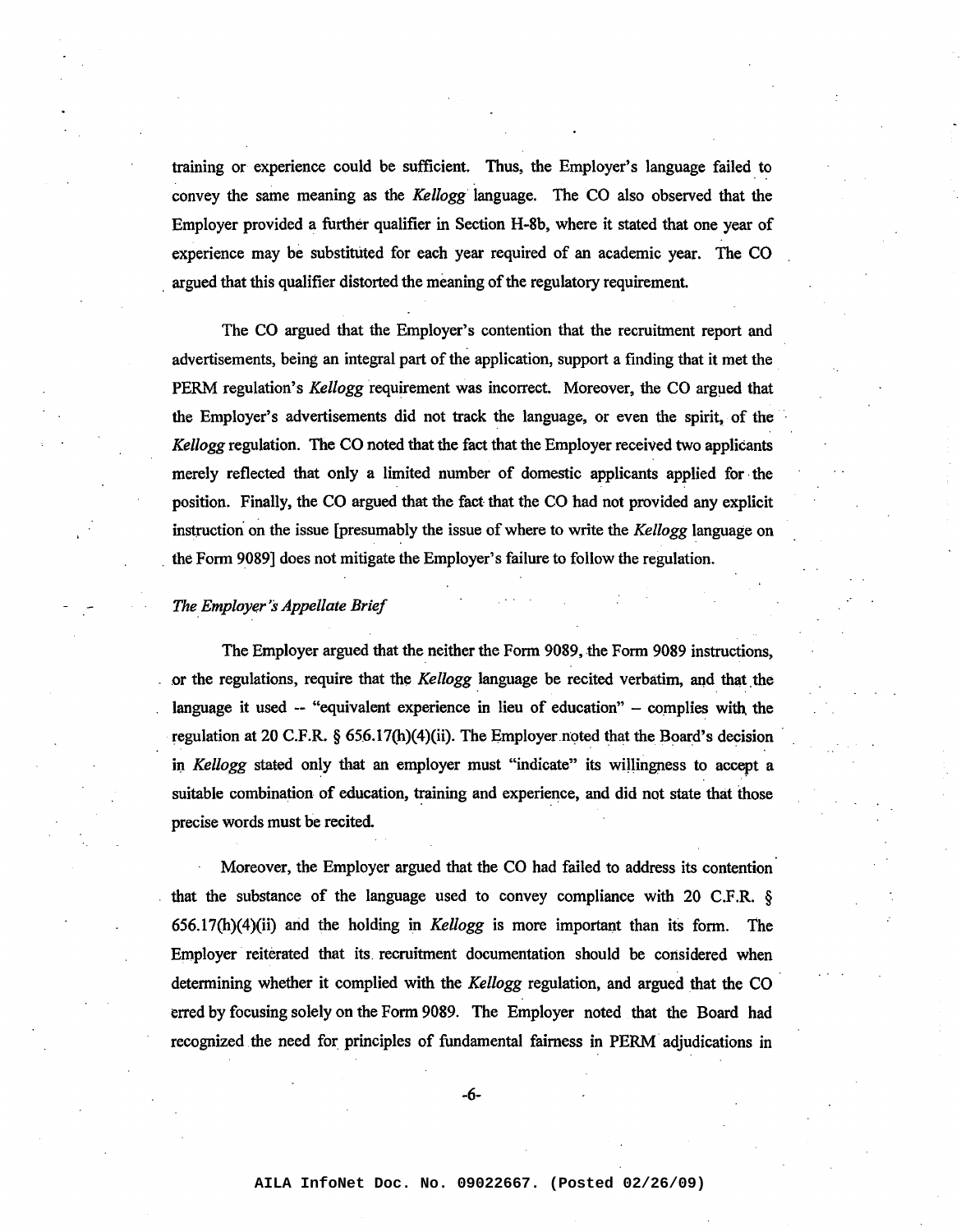*HealthAmerica,* and argued that an injustice would occur if the Employer were denied certification where ETA's Form and instructions were silent on how to comply with the *Kellogg* regulation.

## **DISCUSSION**

#### *1. What the regulation requires*

Where the application involves the *Kellogg* situation, the regulation at issue, 20 C.F.R. §656.17(h)(4)(ii), states that "certification will be denied unless the application states that any suitable combination of education, training, or experience is acceptable." Thus, the regulations clearly contemplate that a petitioning employer attest in writing, on the application, that it will accept any suitable combination of education, training, or experience is acceptable if its application fits the *Kellogg* situation.

#### *2. The design ofthe ETA Form 9089*

Section H of the current Form 9089 requires a petitioning employer to provide infonnation about the job opportunity. Questions. H-4 through H-18A relate to the job requirements and duties. Section H-8 asks "Is there an alternative combination of education and experience that is acceptable?" The form permits the employer to select either a Yes or No box. There is no room for any additional information. Section H-14 is a box that permits an employer to describe skills required for the job. It states: "Specific skills or other requirements - If submitting by mail, add attachment if necessary. Skills description must begin in this space." Section H-14 does not mention anything about alternative education, training or experience.

Section J of the Form 9089 requires provision of information concerning the alien beneficiary. Sections J-18, 19, 20 and 23 ask for information relevant to a determination of whether the *Kellogg* situation applies to the application. Again, there is no place on this section of the form to insert the *Kellogg* language.

**AILA InfoNet Doc. No. 09022667. (Posted 02/26/09)**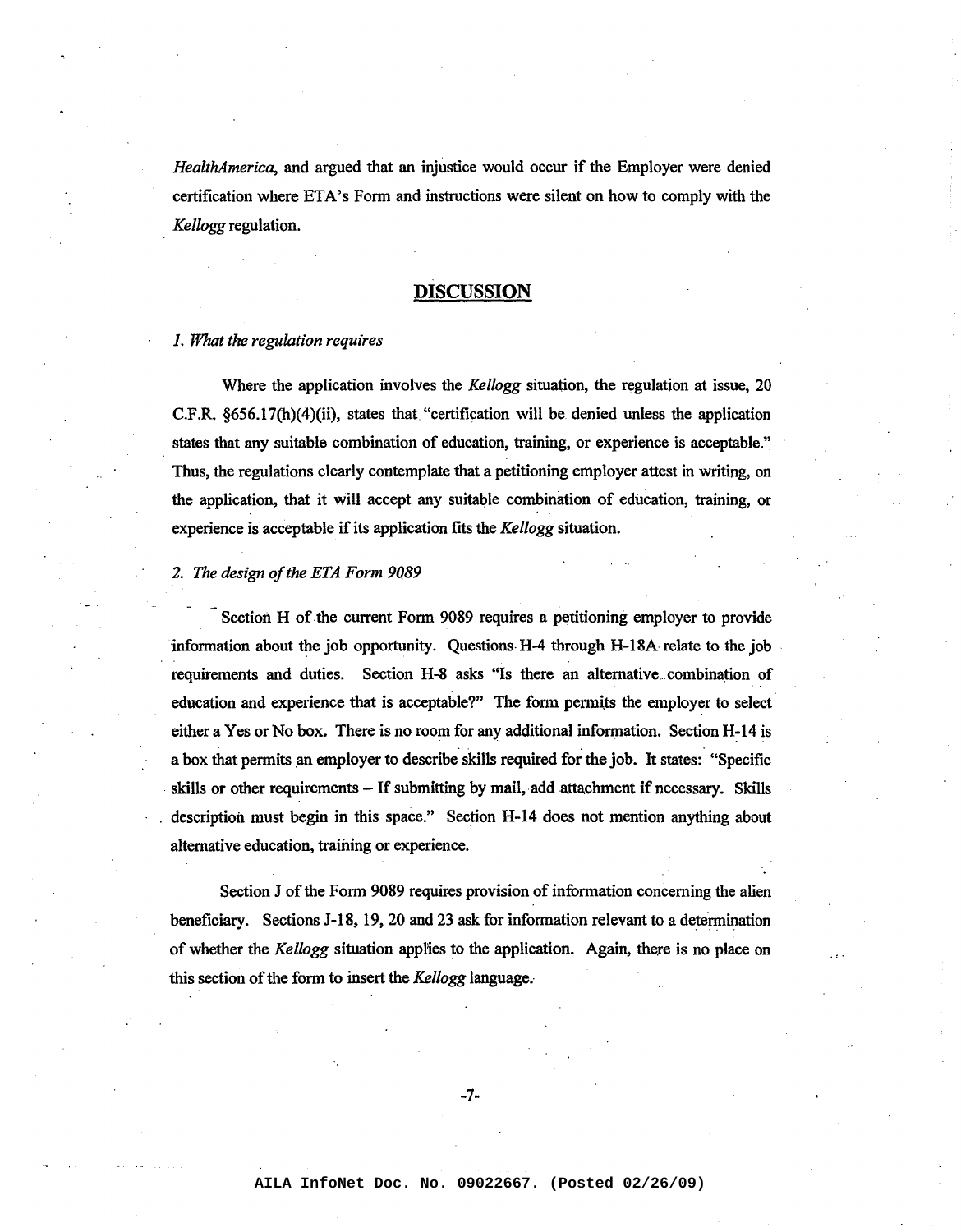### *3. Whether what the Employer wrote in Section H-8 satisfied the Kellogg regulation*

The panel does not reach the issue of how exactly the Employer's statement on the Form 9089 must mirror the words of the *Kellogg* regulation because we agree with the CO that what the Employer wrote in Section H-8 -- "equivalent experience in lieu of education" - was not the substantive equivalent of the *Kellogg* language, especially given that the Employer further qualified its requirements in Section H-8b, where it stated that one year of experience may be substituted for each year required of an academic year. This is simply not the same as agreeing that "any suitable combination of education, training or experience" would be acceptable. Thus, we reject the Employer's argument that what it wrote in Section H-8 satisfied the *Kellogg* regulation.

#### *4.. The Demos Consulting Group. Ltd. Ruling*

In her appellate brief, the CO suggested that the panel decision in *Demos Consulting Group, Ltd.,* 2007-PER-20 (May 16,2007), was on point. (CO's Briefat 7).5 However, the issue presented in *Demos* was whether the *Ke!logg* situation was applicable, the employer in that case arguing that the alien was in fact qualified for the job under the primary job requirements rather than the alternative requirements.. The .issues of what notations on the Form. 9089 are sufficient to meet the regulatory requirement, and the fairness of denying an application where the Form 9089 does not provide a defined mechanism for meeting the regulatory requirement, were not before the ... panel in that case. In the case sub judice, the Employer has not argued that the Alien is qualified under its primary requirements and therefore *Kellogg* does not apply. Thus, the *Demos* panel did not rule on the issues presented in the instant appeal, and we agree with the Employer's appellate brief that the *Demos* decision is inapposite.

#### 5. The PERM implementation of the <u>Kellogg</u> rule

Despite the regulatory history indicating that the CO was adopting the *Kellogg* rule to PERM applications, the CO's implementation of PERM does not exactly reflect

-8-

<sup>&</sup>lt;sup>5</sup> The CO wrote: "The regulations provide for the *Kellogg*] language to be included in the application and the decision of the Board in Kellogg and Demos are clear."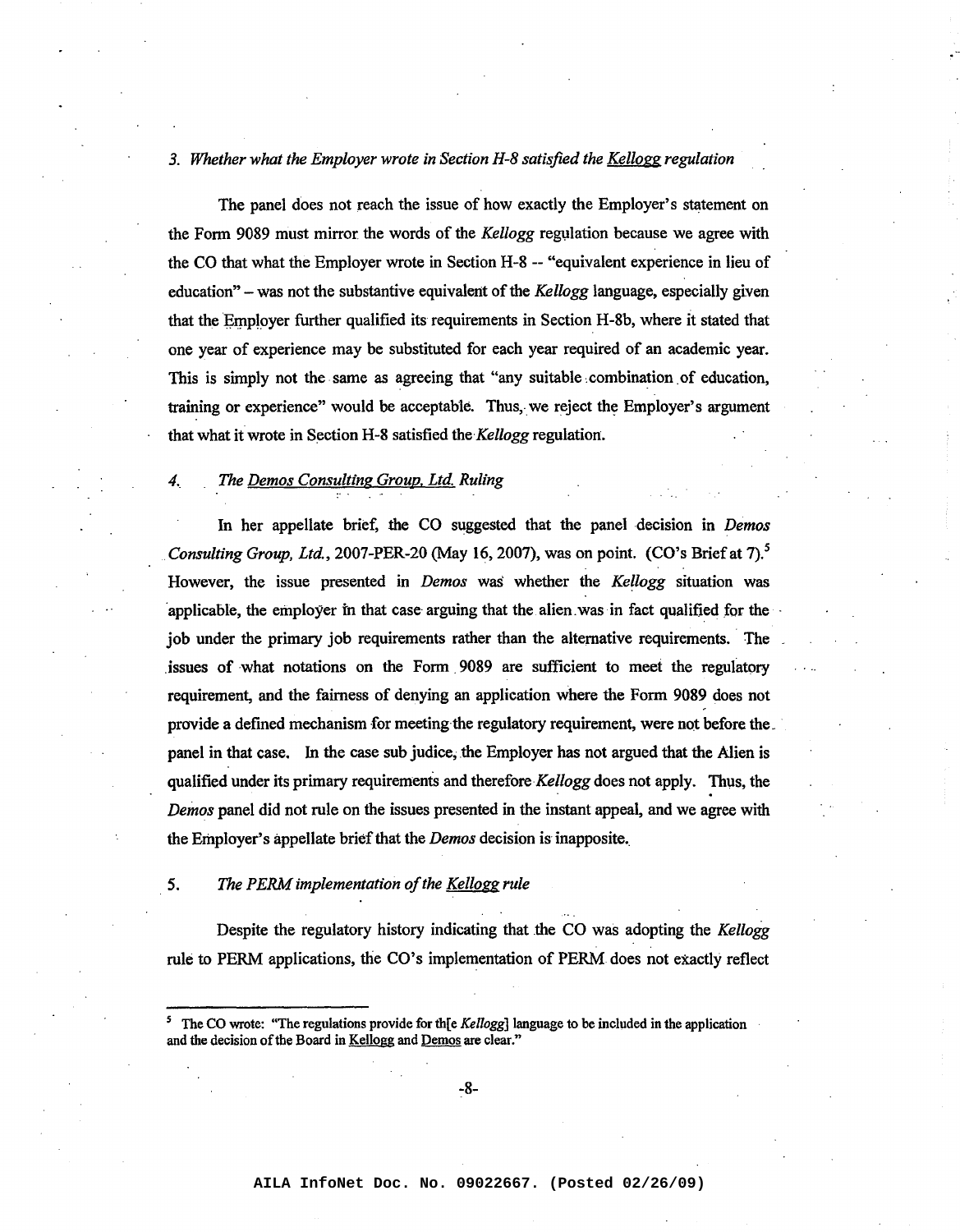the Board's pre-PERM ruling in *Kellogg.* The *Kellogg* ruling was premised in the notion that an employer who was willing to hire the alien despite not possessing the primary job requirements should recruit in a manner so as inform potential U.S. applicants that the employer's requirements are in fact flexible. This was an effort by the Board to. limit the employer's motive and opportunity to manipulate the process by narrowly describing its job requirements while still qualifying the alien even though the alien did not meet the primary requirements. In other words, it was intended to make it difficult for employers to tailor the application to the alien's specific qualifications.

The PERM. regulations expressly require that the employer state on its application its willingness to accept applicants who possess any suitable combination of education, training or experience. They do not expressly require that the *Kellogg* language appear in recruitment materials. In instructions to the public posted on its web site, ETA states that the *Kellogg* language does not need to appear in the employer's recruitment advertisements and postings. FAQs Round 10.<sup>6</sup> Thus, the CO's PERM implementation only seeks to follow part of the *Kellogg* ruling insofar as it requires only an attestation or pledge by the employer not to reject U.S. applicants who have a suitable combination of qualifications. It does not seem to require employers actually to inform U.S. applicants during recruitment of the employer's flexibility in assessing who is qualified for the job.

The "FAQs From Stakeholder Meeting of December 11, 2006" posted on ETA's web site state, in pertinent part:

#### Advertisement Content

Does the advertisement have to contain the so-called "Kellogg" language where the application requires it to be used on the application?

Where the ''Kellogg'' language is required by regulation to appear on the application, it is not required to appear in the advertisements used to notify potential applications of the employment opportunity. However, the placement of the language on the application is simply a mechanism to reflect compliance with a substantive, underlying requirement of the program. Therefore, if during an audit or at another point in the review of the application it becomes apparent that one or mote U.S. workers with a suitable combination of education, training or experience were rejected, the application will be denied, whether or not the Kellogg language appears in the application.

-9-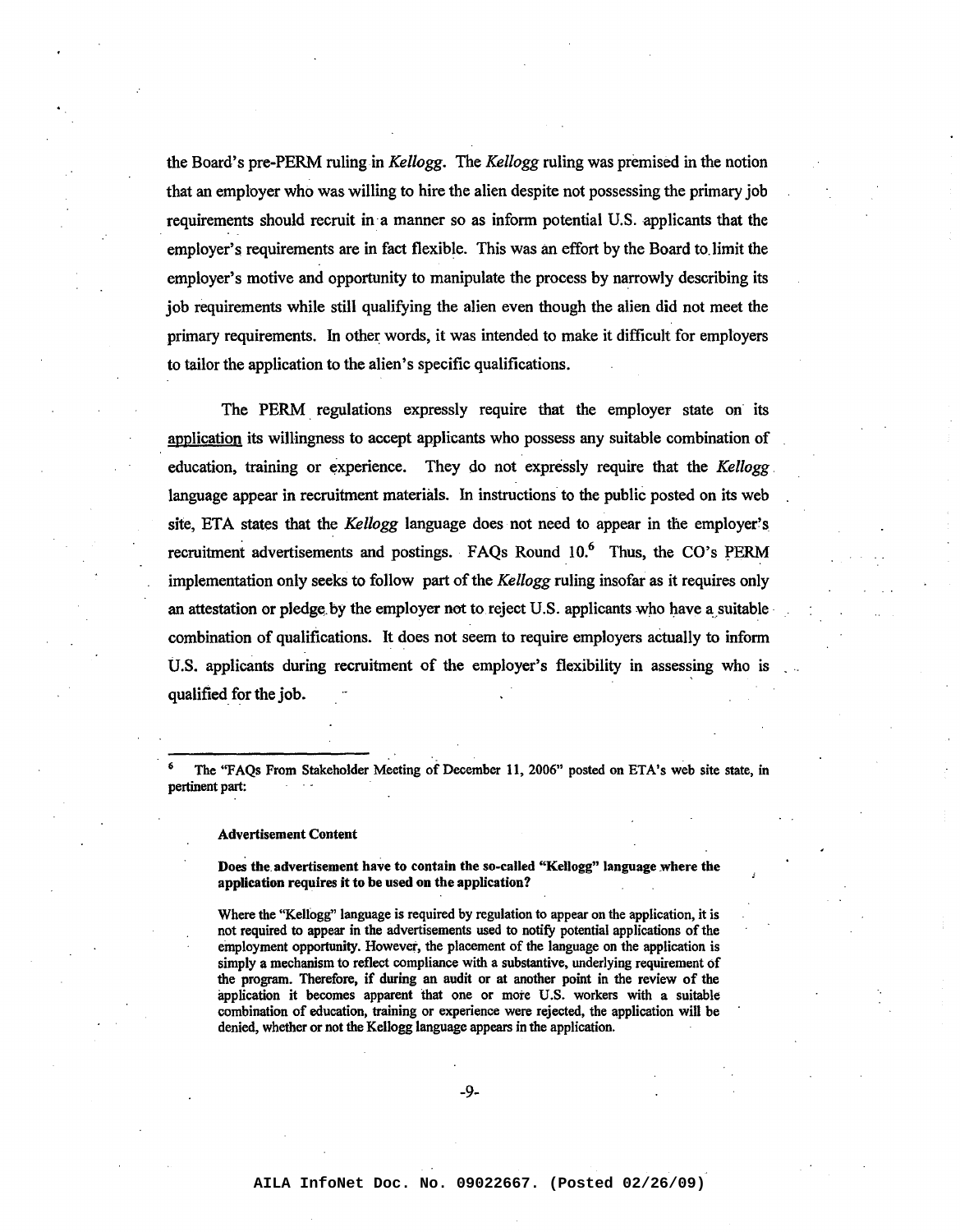The CO's apparent limited implementation of *Kellogg,* and the question of whether it eviscerates the ruling, is not the focus of this decision. What it illustrates for present purposes is that the CO's argument in its briefthat the *Kellogg* language needs to be on the ETA Form 9089 to avoid misunderstanding or prejudice needs further development to determine who is likely to misunderstand, or who would be prejudiced, if the language did not appear. It does not appear to be the CO. As noted in FAQI0, the CO can deny an application based on rejection of U.S. workers in violation of *Kellogg* regardless of whether the *Kellogg* language appeared in the application. Nor does it appear to be the Employer since it would typically fill out the PERM application after recruitment. And it does not appear to be U.S. workers because the advertisements do not inform them of the Employer's flexibility in regard to job' requirements. It appears that the way the CO has implemented the *Kellogg* ruling under PERM would assist U.S. applicants only in the limited situation where an employer received applications from applicants persistent enough to apply even though they did not meet the requirements actually listed in the advertisements.

In short, the panel has not been presented with,-nor found, an explanation as to why it is essential for the *Kellogg* language to appear on Form 9089, other than to act as a legally binding acknowledgement or attestation by a petitioning employer that it followed the *Kellogg* requirement.

#### *6., Fundamental Due Process*

The current Form 9089 very clearly does not include a Section that even suggests that it would be the correct place to write the *Kellogg* attestation. Moreover, we have made diligent attempts to find any kind of pertinent instruction on the Form 9089, the Form 9089 instructions, on the ETA web site, in Westlaw, or on Google, and we concur with the assertion of the Employer in its appellate brief, that instructions from ETA on where to place the *Kellogg* language on the Form 9089 at the time of the instant application did not appear to exist. Moreover, even as of the time that the panel is deciding this appeal, we have found nothing readily available to the public that provides

-10-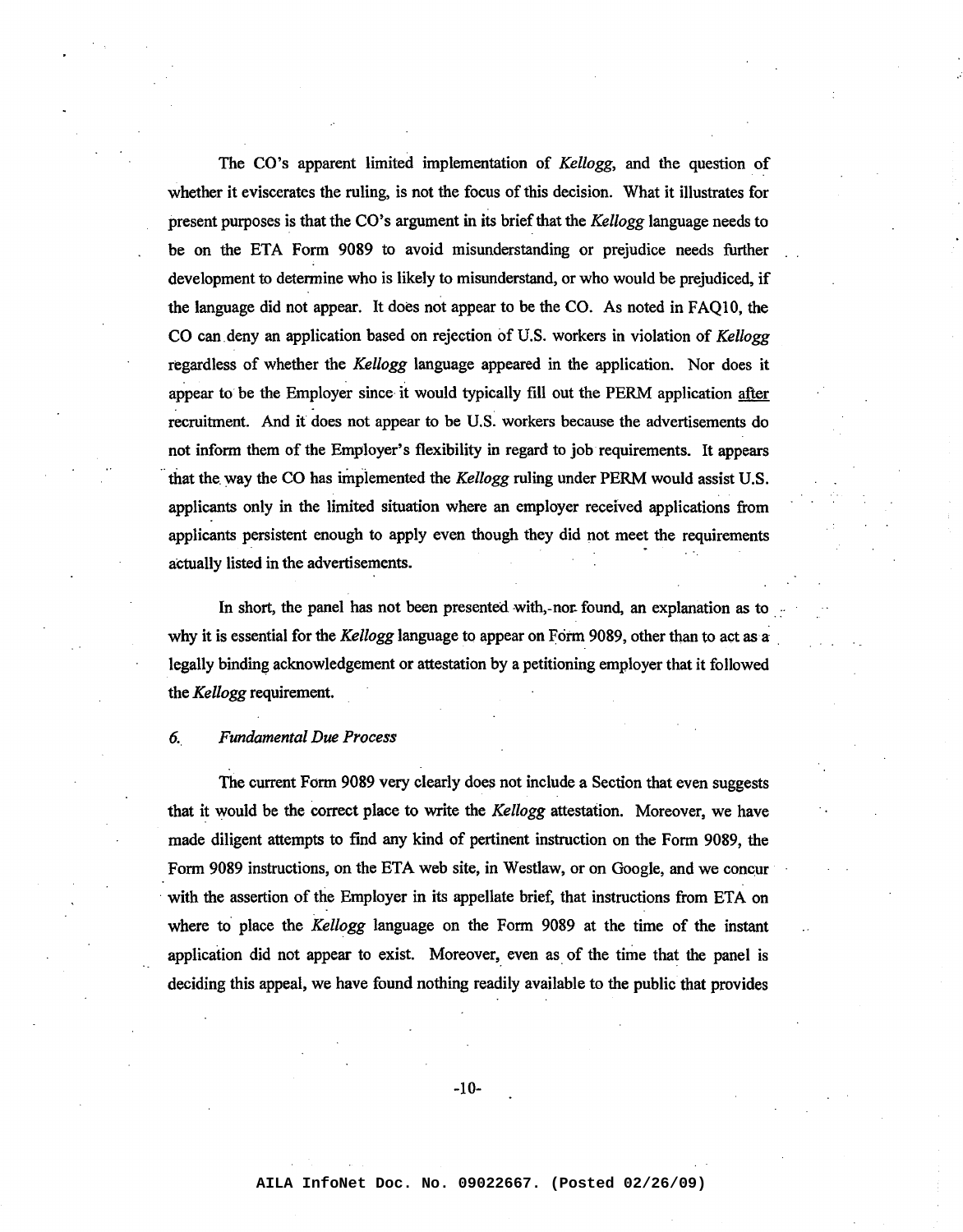the'eO's advice to place the language in Section H-14 of the form. If such instruction exists in a readily accessible forum, we have failed to find it.

As the Employer noted, the advice as to where to write the *Kellogg* language can be found in the Minutes of AILA-DOLETA Liaison Meeting Held on March 23, 2006, which is posted on the American Immigration Lawyers Association (www.aila.org) web site (or "AILA InfoNet").<sup>7</sup> But AILA is not a government organization, and much of its web site, including the liaison meeting minutes containing the H~14 advice, is only accessible to members.<sup>8</sup>

Moreover, ETA has obviously recognized this deficiency with the ETA Form . 9089. On August 24, 2007, it published in the Federal Register a notice proposing changes to the ETA Form 9089 to provide more clarity to users of the form. 72 Fed. Reg. 48689 (Aug. 24; 2007). A review of the proposed new form and instructions indicates that the new form will directly address the question of how an employer may indicate on the form that any suitable combination of education, training, or experience is acceptable. *(See* AILA InfoNet Doc. No. 07082466 (posted' Aug. 24, 2007), and forms linked .thereon).

In *HealthAmerica,* 2006-PER-l (July 18,2006) (en bane), the Board found that fundamental fairness and procedural due process compelled vacating a denial of certification where the Employer conclusively established that the apparent violation was

The minutes state, in pertinent part:

d. Other

Another example goes to the magic language, "will accept any suitable combination of education, training or experience", and where it must appear. Since there was no guidance on this language from DOL, including where this language should appear on the application form, we submit that we should not be seeing denials on this issue.

*DOL says the "magic language" should* go *in H-14. Kellogg language needs to be in this box.* If*denied incorrectly, send <sup>a</sup> Motion to Re-open and the case will be re-opened* if*the language was in the correct box.*

<sup>8</sup> Full access to the AILA web site is restricted to members. Partial access to certain non-public portions ofthe AILA web site is graciously made available to government officials who register. The general public does not have access to the liaison meeting minutes.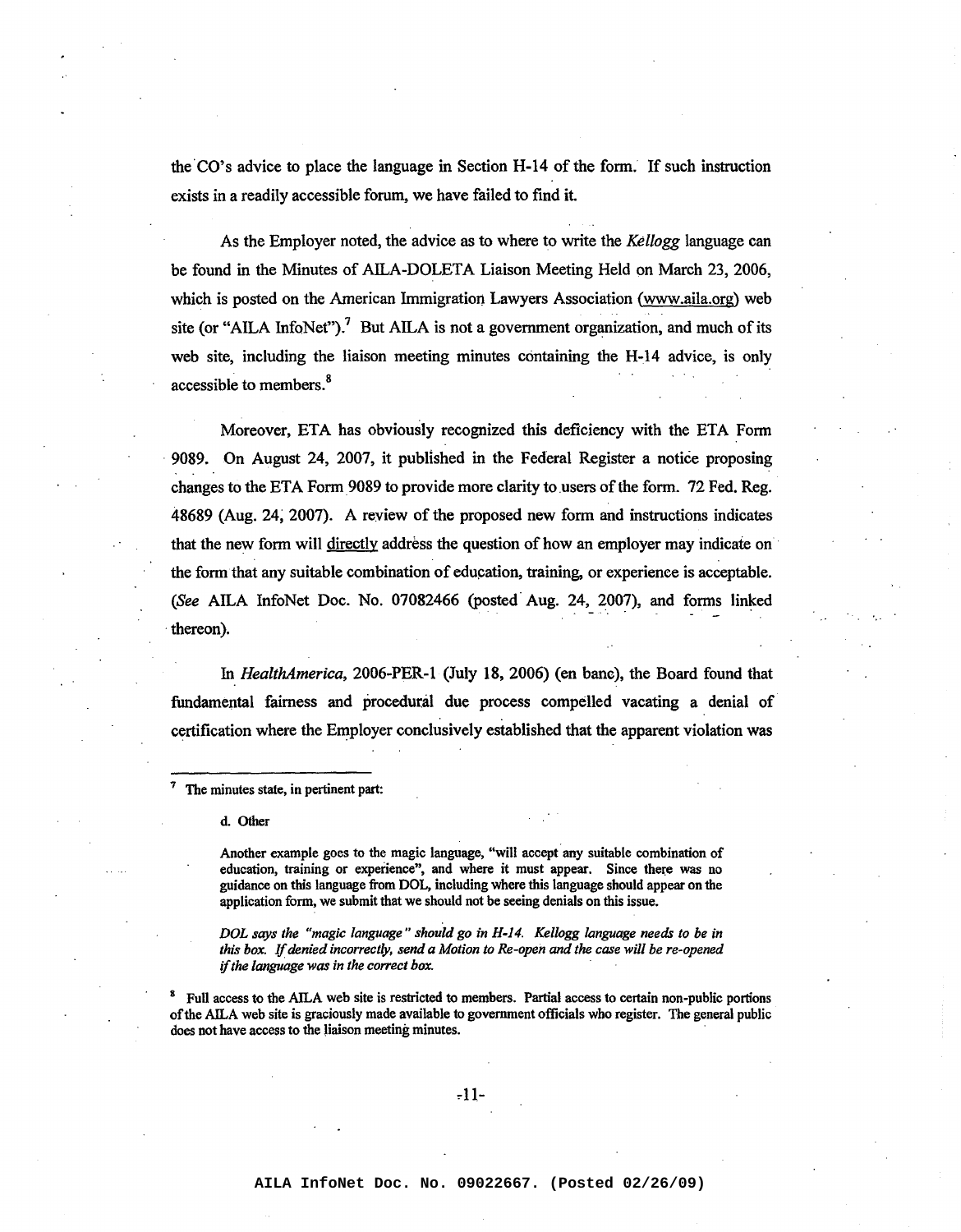merely an unintentional typographical error on the Form.9089. In *Subhashini Software Solutions,* 2007-PER-43, 44 and 46 (Dec. 18,2007), this panel applied *HealthAmerica* to vacate a denial of certification where the employer initially filed a Form 9089 that did not contain a DOL logo, but was able to prove that its recruitment would have been timely but for the missing logo.<sup>9</sup> Factors in that case were lack of notice of a non-regulatory requirement, proof that the recruitment was timely at the time the employer filed the deficient form, lack of evidence of bad faith or after-the-fact fabrications, and the injustice that would result if the denial stood. The panel found that "[t]he consequences to the Employer were out of proportion to the mistake. To deny labor certification for such an error would be to elevate form over substance, to lose perspective of the relative weight of the offense compared to the consequences to the petitioning Employer, and to offend the concept of fundamental fairness." Slip op. at 6.

. . In the instant case, the regulation explicitly requires that the PERM application include the *Kellogg* language where it applies, so there is notice of the requirement. But what is clearly lacking is effective notice to the public on just how to comply with the requirement. Although Section  $H-14$  seems to be accepted by the COs as an acceptable place to write the *Kellogg* language, that policy is not easily found. The Form 9089 is unforgiving, and an employer can hardly be faulted for not realizing that the CO expected the Employer to write the *Kellogg* language on the Form, even though there was no place designed to accept it. There is no evidence that the Employer's failure to write the *Kellogg* language on the form was in bad faith. And, as we noted in the previous section ofthis opinion, it is not clear what is accomplished by writing the language only on the form other than memorializing an employer's attestation of compliance. Thus, as in *Subhashini,* a denial for failure to divine the CO's intent that the employer be creative in writing the *Kellogg* language on a form that is not designed to receive it elevates form over substance, and exhibits a loss of perspective of the relative weight of the offense compared to the consequences to the petitioning employer.

-12-

<sup>9</sup> I dissented in *Subhashini* essentially on the ground that I did not think that COs should be required to accept non-official forms for filing. The instant case is clearly distinguishable in that it is format of the CO's form that is deficient rather than the form being presented by the applicant.